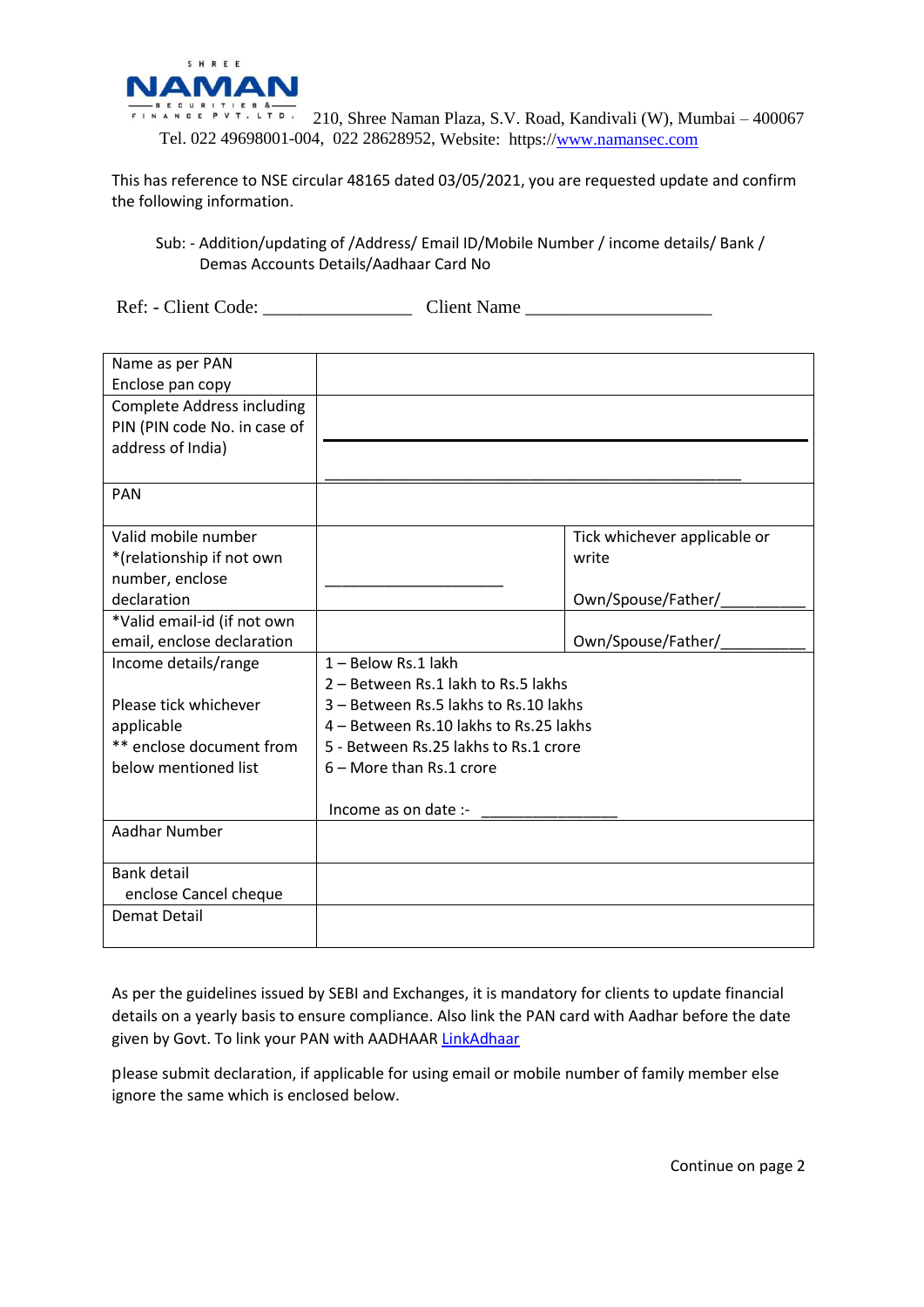

 $\frac{1}{2}$  is equilities  $\frac{1}{2}$  210, Shree Naman Plaza, S.V. Road, Kandivali (W), Mumbai – 400067 Tel. 022 49698001-004, 022 28628952, Website: https:/[/www.namansec.com](http://www.namansec.com/)

Please fill the basic details and Verify Details. Also enclose the self-certified hard copy of *PAN and Aadhar* and send it at our Office.

\*\*Any one copy of financial proofs is accepted from list below self-certified for traders in derivatives segment (FNO and currency) Copy of ITR acknowledgement is mandatory:

- 1. Latest 6 months bank account statement.
- 2. Latest salary slip
- 3. Copy of ITR acknowledgement *(not less than 12 months before)*
- 4. Copy of Form 16 in case of salary income
- 5. Net worth Certificate issued by a Chartered Accountant

1) I/We hereby declare that the details furnished above are true and correct to the best of my/our knowledge and belief and I/we undertake to inform you of any changes therein immediately. In case any of the above information is found to be false or untrue or misleading or misrepresenting I am/we are aware that I/we may be held liable for it.

I/We hereby agree to be bound by such provisions as outlined in these documents. I/We have also been informed that the standard set of documents has been displayed for information on stock broker's designated website, https://www.namansec.com

Place: \_\_\_\_\_\_\_\_\_\_\_\_\_\_\_\_\_\_ Date: \_\_\_\_\_\_\_\_\_\_\_\_\_\_\_\_\_\_

Signature of Client/(all) Authorised Signatory (ies

1 ) Name : The state of the Signature Signature

2) Name : \_\_\_\_\_\_\_\_\_\_\_\_\_\_\_\_\_\_\_ Signature:\_\_\_\_\_\_\_\_\_\_\_\_\_\_\_\_\_\_\_\_